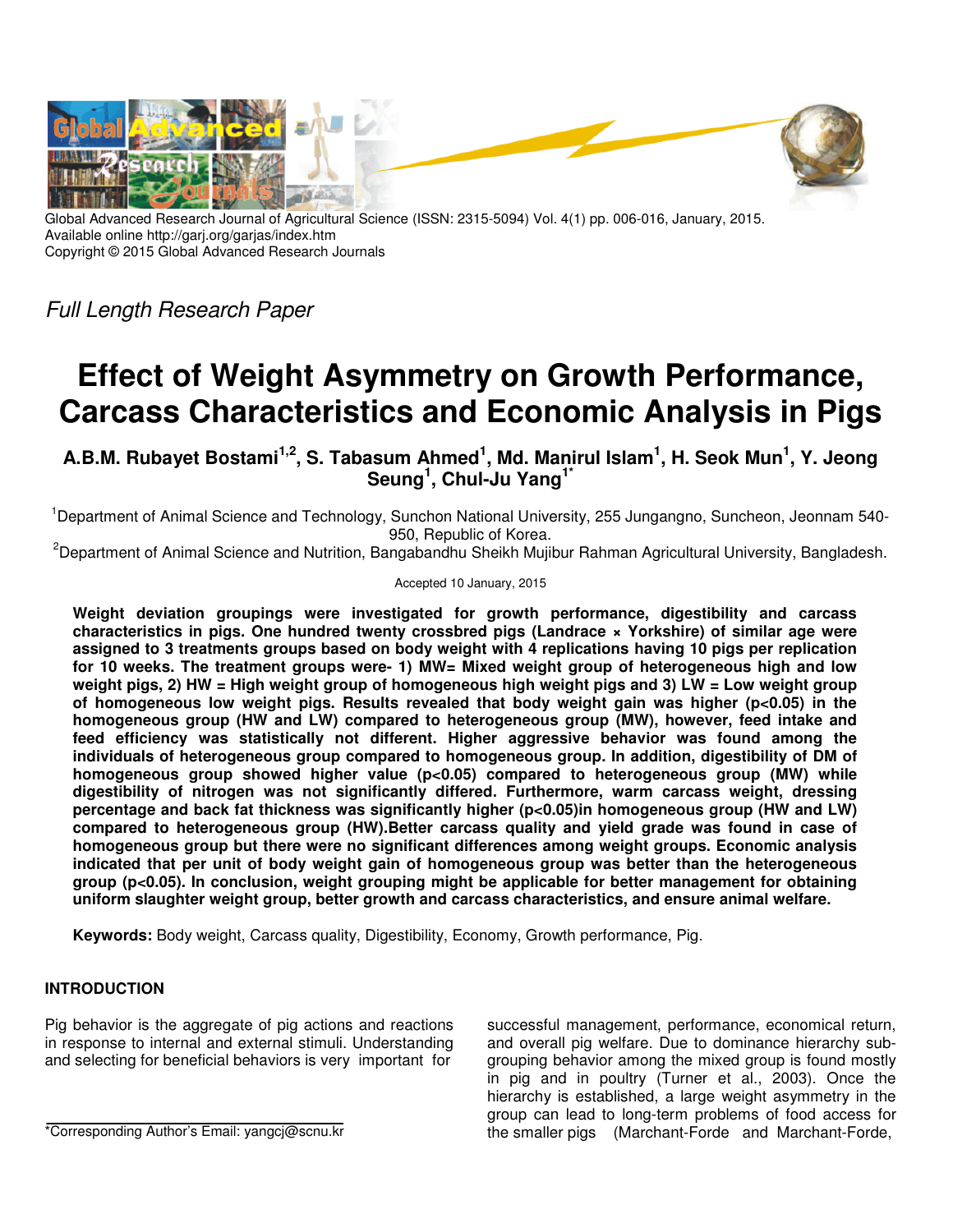2005). Usually pigs are reared in mixed condition which increase aggression, affect productive as well as reproductive performance (Nakanishi et al., 1993; Arey and Edward, 1998), induce physiological stress (Mench et al., 1990), increase the development of pathologies by decreasing the immunity (Moberg, 1987), and deteriorate the carcass composition and quality (Warriss and Brown, 1985). Much research has been devoted to investigate practical techniques that might help to reduce fighting, such as the use of sedatives and other drugs, or masking of odors (Tan and Shackleton, 1990). However, none of the methods have been proved to be particularly successful, and usually aggression occurs at the full magnitude once the acute effects of the agents have vanished. These studies have shown that fighting between pigs consist of a series of exchanged bites, mounting, pushes and head-knocks. Some of these studies indicate that factors such as familiarity and weight differences between the contestants may be important in determining the amount of aggression shown between pigs. Partly the ambiguities regarding pig management might be explained by different methods of recording details of aggressive behavior, and a lack of a common theoretical framework for experiments, predictions and interpretations. Domestic pigs as reared in mixing where fighting behavior constitutes a major welfare and production problem in pig husbandry (Warriss and Brown, 1985; Tan and Shackleton, 1990).

Animal welfare are major issues in most developed countries and are based on the fact that animals can suffer, eventually leading to aberrant meat quality, especially when the five familiar freedoms that define the animal's fundamental needs and freedoms are not met. In order to minimize production losses and to ensure animal welfare, researchers are searching effective method for pig production to reduce aggressive behavior (Francis et al., 1996) which ultimately affects the carcass characteristics and composition. In the last decade, a growing demand of consumers for improvements in meat quality and an increased interest in animal welfare have led to the development of alternative production systems. The use of drugs for reducing aggression is problem based on consumer's perspective while the aggression affects the carcass quality. Such considerations required the research on how to minimize the aggression effects and avoid the use of any types of sedatives. There are some researches had been done on pig aggression but there are limited researches on how much production losses occurred due to mixing and what is the actual impact of the weight grouping regarding body physiology, production and carcass characteristics. It was hypothesized that, if pigs could be reared on the weight group basis, there might be ensured animal welfare, better management, reduced the degree of aggression and improve the growth performance, digestibility and carcass characteristics by reducing behavioral stress. The ultimate goal was to obtain

the maximum benefits, better management, uniform slaughter weight group, better carcass characteristics and ensure animal welfare. Therefore, the objective of this study was to investigate the effect of grouping based on body weight on growth performance, digestibility and carcass characteristics of pigs.

## **MATERIALS AND METHODS**

#### **Experimental design and pig husbandry**

The experiment was carried out for ten weeks at the pig farm of the Sunchon National University, approved by the institutional Animal Care and Use Committee of Sunchon National University, Republic of Korea. The pig farm has separate rooms and subdivided into pens. The pig house is well insulated and has a plastic-slatted floor. The temperature and ventilation of the house are automatically controlled according to the adjustment chart provided by the technical advisor. A total of 120 crossbred (Landrace  $\times$ Yorkshire) piglets were housed, feed and water were provided ad-libitum and lighting and other management practices were carried out in accordance with general practices.

A completely randomized design was used with three treatments and four replications (pens of 10 piglets with an equal sex ratio of five male and five female) per treatments, where piglets were allotted according to body weight. Three weight groups were formed; each consisted of 40 piglets (four replicates with ten pigs per pen). The weight groups included: 1) MW = Mixed weight group composed of heterogeneous group of high and low weight pigs, 2) HW = High weight group composed of homogeneous group of high weight pigs and 3)  $LW = Low$ weight group composed of homogeneous group of low weight pigs. A commercial corn-soybean based diet in pellet form was used as a basal diet, formulated to meet the nutrient requirements of piglets as recommended by the National Research Council (NRC, 1998). Molasses was added at 4.3% level to help in the manufacture of pellets. All pigs were housed in an environmentally controlled isolation trailer with a slatted plastic floor in adjacent pens. Each pen was equipped with a one-sided self-feeder and a nipple drinker to allow ad libitum access to feed and water throughout the experimental period. The room temperature and relative humidity were  $25^{\circ}$ C and 60%, respectively.

Feeds were analyzed for moisture by oven drying method (934.01), crude ash by muffle furnace (942.05), crude protein by the Kjeldahl method (988.05) (AOAC, 2000). Minerals were determined using Atomic Absorption Spectrophotometer (AA-6200, Dong-il Shimadzu Corp. Korea). The apparent digestible energy (DE) was calculated from the gross energy of the feed and feces by the following equation: DE, % =  $(GE_{\text{feed}} - GE_{\text{feces}})/GE$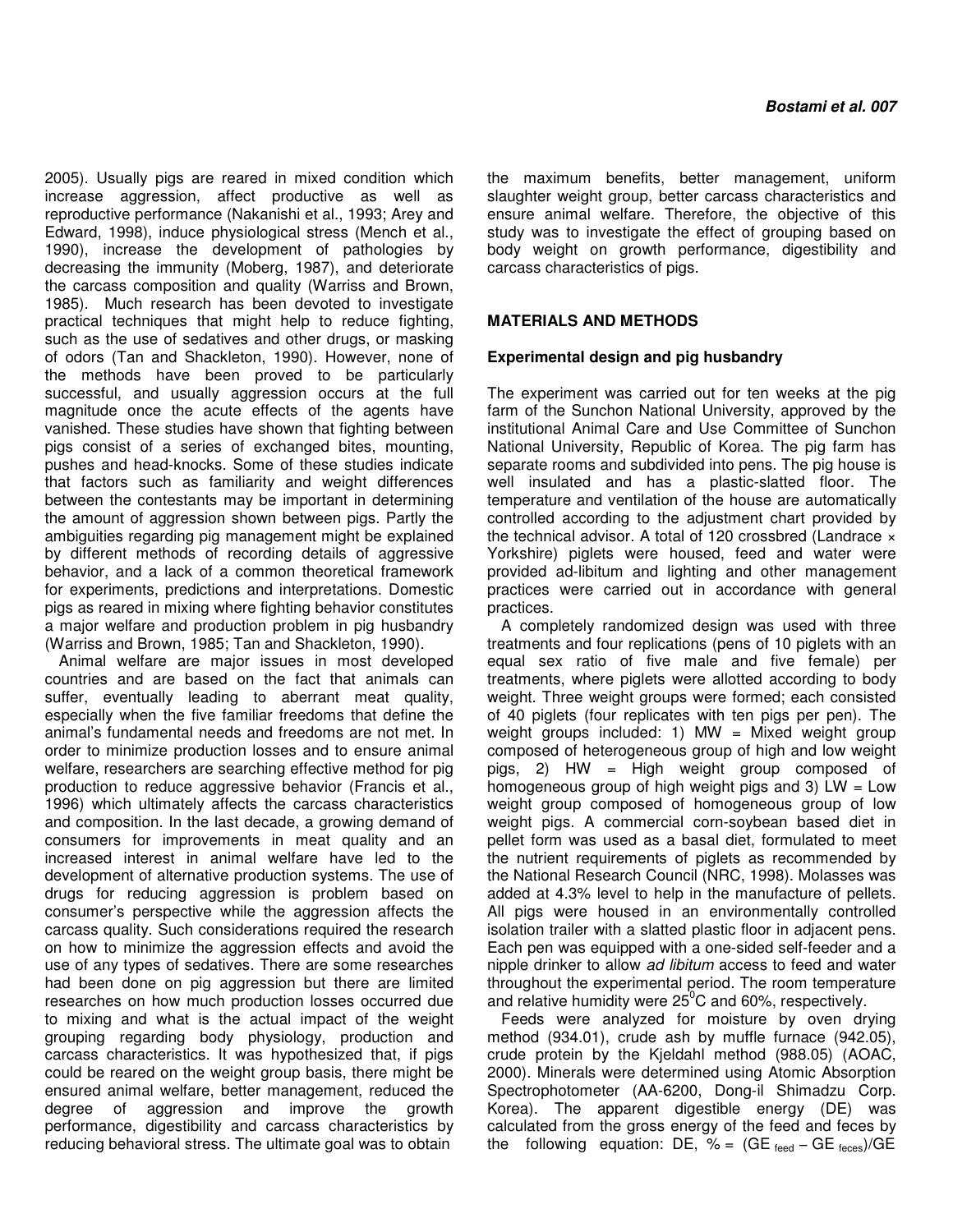| Ingredients (%, DM basis)         | Finisher (55-110 kg) |
|-----------------------------------|----------------------|
| Yellow corn                       | 45.15                |
| Wheat                             | 25.00                |
| Wheat bran                        | 4.00                 |
| Soybean meal                      | 16.00                |
| Limestone                         | 0.78                 |
| Calcium phosphate                 | 1.10                 |
| Salt                              | 0.25                 |
| Vit-min. premix <sup>1</sup>      | 0.55                 |
| Animal fat                        | 2.50                 |
| Molasses                          | 4.50                 |
| L-lysine-HCL (78%)                | 0.17                 |
| Chemical composition <sup>2</sup> |                      |
| ME (kcal/kg)                      | 3,265.00             |
| Crude Protein (%)                 | 16.00                |
| Ca (%)                            | 0.50                 |
| Available. P (%)                  | 0.45                 |
| Lysine (%)                        | 0.80                 |
| Methionine                        | 0.27                 |

 **Table 1.** Ingredients and chemical composition of the experimental diets (%)

<sup>1</sup>Vit-min. mix provided following nutrients per kg of premix: vitamin A, 6,000 IU; vitamin D3, 800IU; vitamin E, 20IU; vitamin K3, 2mg; thiamin, 2mg; riboflavin, 4mg; vitamin B6, 2mg; vitamin B12, 1 mg; pantothenic acid, 11mg; niacin, 10mg; biotin, 0.02mg; Cu (copper sulfate), 21mg; Fe (ferrous sulfate), 100mg; Zn (zinc sulfate), 60mg; Mn (manganese sulfate), 90mg; I (calcium iodate), 1.0mg; Co (cobalt nitrate), 0.3mg; Se (sodium selenite), 0.3mg. <sup>2</sup> calculated value.

 $_{\text{feed}}$  × 100. Metabolizable energy was calculated from DE × 0.82 (Johnson, 1972).Amino acid concentrations were determined by ion exchange chromatography following acid hydrolysis. Methionine was determined following oxidation with performic acid (Moore, 1963). Ingredients and chemical composition of the diets are shown in Table 1.

#### **Measurement of growth performance and observation of behavior**

Individual pig body weights were measured from the beginning up to the finishing (0 to 10 weeks) of the experiment. Feed consumption per pen was recorded during the experimental period and the body weight gain (BWG), feed intake (FI) and feed efficiency (FE) (Gain : Feed) was calculated. The feed efficiency for each pen was calculated by dividing the BWG by FI. Each group of pigs was observed three times per day (at 20-min intervals) over the experimental period. During each observation, the frequency of occurrence of behaviors listed in Table 3 was recorded for a 1-min period. The identity of individual pigs

involved in different aggressive behaviors was not recorded.

#### **Measurement of digestibility**

A digestibility trial was conducted using chromium oxide (0.20%) as an indigestible marker (Fenton and Fenton, 1979). All pigs were fed diets mixed with chromium oxide  $(Cr<sub>2</sub>O<sub>3</sub>)$ , and fecal grab samples were collected from all pigs and stored immediately in sealed plastic bags at -20°C until analysis. For chemical analysis, the fecal grab samples were dried in a force-air drying oven at 70°C for 72 h and then finely ground to pass through a 1 mm screen. Analyses of feed and fecal samples were done in accordance with the methods established by the AOAC (2000). The chromium concentration was measured with an atomic absorption spectrophotometer (Model AA-6200; Shimadzu Corp., Kyoto, Japan) in a cuvette blanked with distilled water at 440 nm. Standard curves were prepared by using a stock solution of pure  $Cr_2O_3$  (100 mg/100 ml), diluted to several working standards of 5, 10, or 20 mg/100 ml and carrying them through each method. The optical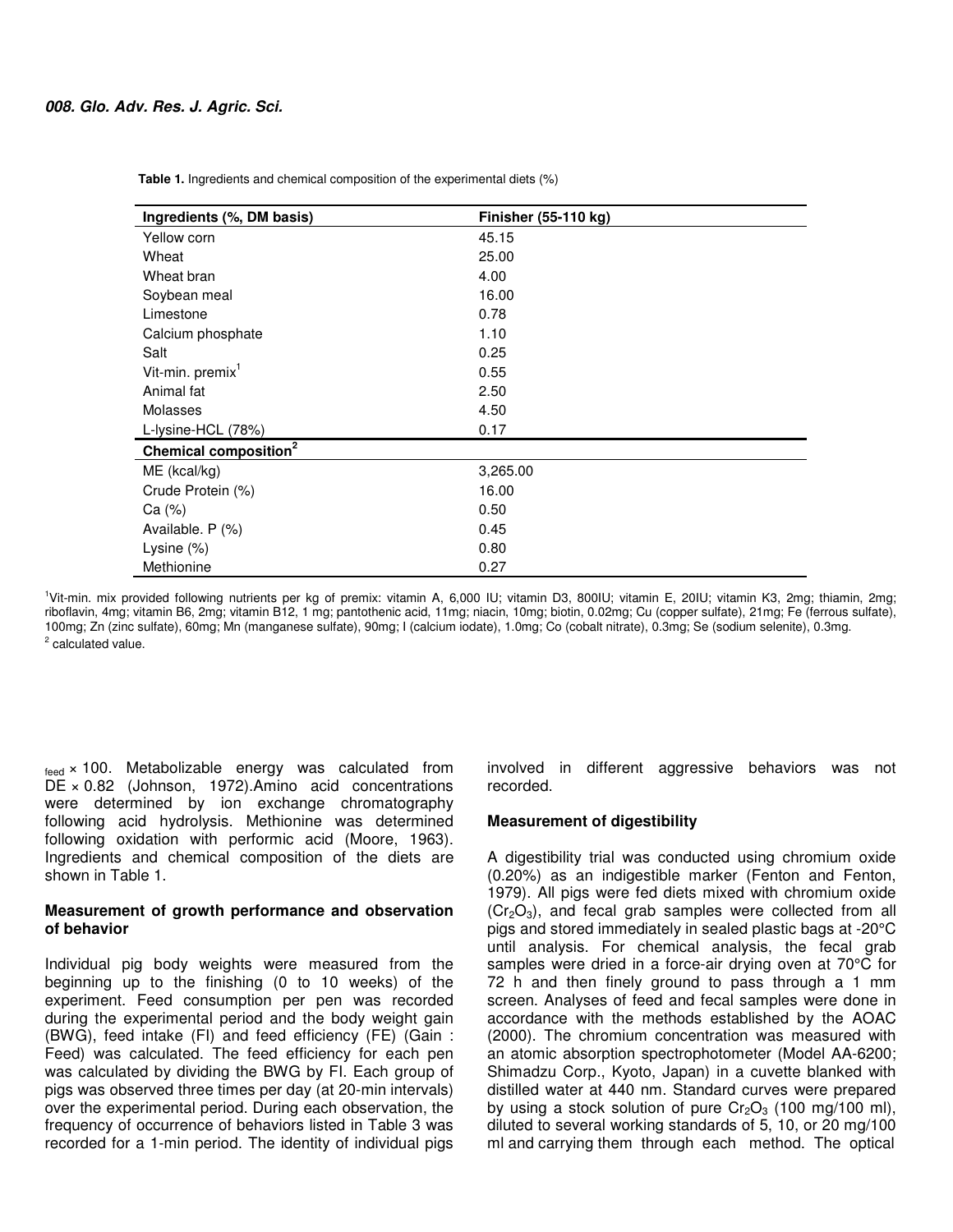| <b>Measurements</b> | <b>Weight groups</b> |                    | <b>SEM</b>      | P-value |       |  |
|---------------------|----------------------|--------------------|-----------------|---------|-------|--|
|                     | <b>MW</b>            | HW                 | LW              |         |       |  |
| ILW $(kg)$          | $49.87^{b}$          | 56.96 <sup>a</sup> | $45.81^{\circ}$ | 1.71    | 0.03  |  |
| $FLW$ (kg)          | 97.59 <sup>c</sup>   | $108.70^a$         | $101.22^{b}$    | 3.96    | 0.04  |  |
| BWG(kg)             | $47.95^{\circ}$      | $51.81^{ab}$       | $55.75^{\circ}$ | 2.15    | 0.009 |  |
| $FI$ (kg)           | 145.80               | 151.50             | 150.97          | 5.01    | 0.07  |  |
| Gain: Feed          | 0.33                 | 0.35               | 0.37            | 0.03    | 0.16  |  |

 **Table 2. Effects of weight deviation on the growth performance of pigs** 

 $a, b, c$  Means with different superscripts within the same row are significantly different (p<0.05).

Treatment groups:

1) MW = Mixed weight group of heterogeneous high and low weight pigs

2) HW = High weight group of homogeneous high weight pigs

3) LW = Low weight group of homogeneous low weight pigs

density was plotted against milligrams of  $Cr_2O_3$ . The digestibility was then calculated using the following formula:

Digestibility (%) =  $[1-\{(N_f \times C_d) / (N_d \times C_f)\}] \times 100$ where

 $N_f$  = Nutrient concentration in feces (%DM)

 $N_d$  = Nutrient concentration in diet (%DM)

 $C_f$  = Chromium concentration in feces (%DM)

 $C_d$  = Chromium concentration in diet (%DM)

#### **Measurement of carcass characteristics**

Pigs from each of the replicates were killed at the Sunchon National University experimental slaughterhouse at the end of the experimental period. Measurements were made to determine the effect of weight asymmetry on carcass characteristics. The day before slaughter, pigs were maintained without feed for 7 h and transported to the abattoir where they had a 10 h rest period with full access to water but not feed. On the morning of slaughter day, pigs were removed from their pens and weighed. Pigs were handled gently without the use of electric prods. Pigs were re-weighed just before slaughter. All pigs were slaughtered, shackled, exsanguinated, scalded, eviscerated and the carcass split into left and right sides according to standard commercial procedures and split down the midline. Head, heart, liver, reproductive tract and bladder, lungs and trachea, blood, spleen, full gut (esophagus, stomach, small and large intestines and fat depots) weights were recorded at slaughter. Carcass weight (head, feet, kidneys, kidney fat included) and back fat thickness were recorded at 45 min postmortem. Weights of hot carcass and of gastro-intestinal content were recorded to determine dressing percentage (hot carcass weight/empty live weight). Warm carcass weight included the head, kidney fat and kidneys, feet and tail.

The carcasses were chilled for 24h at  $1^{\circ}$ C (Aalhus et al., 1990). After overnight chilling a 60 cm loin section was removed from both sides of each carcass, and transported to the Sunchon National University Meat Science Laboratory. Loin sections were deboned and, alternating between right and left sides within each carcass for laboratory analyses. In preparation for meat quality analysis, the longissimus muscle from the anterior half of the loin section was dissected and minced twice through a 6.0 mm plate (Kenwood MG 450 Mincer, Hagemeyer, Australia) with subcutaneous fat added back to provide a 20% fat mixture. Back fat thickness was determined by measuring, perpendicular to the outside surface, at a point two-thirds of the length of the ribeye ribbed between the last rib and the first lumbar vertebrae. The area of the ribeye was determined at the surface of the cut using a standard grid (Moon et al., 2006). Carcasses were processed according to the simplified European Community-reference method (Branscheid et al., 1990).The carcass quality and yield grade was measured based on Korean system explained by Park et al. (2002) and Moon et al. (2003). Korean meat grading system based on the USDA (1970) grading procedures was used to determine carcass traits and carcass composition.

## **Economic analysis**

For economic analysis, the total feed intake, weight gain and feed cost was measured. Finally, feed cost for per unit of weight gain was measured for calculating the economy of weight grouping management.

## **Statistical analysis**

All data were subjected to analysis of variance (ANOVA) appropriate for a completely randomized design by using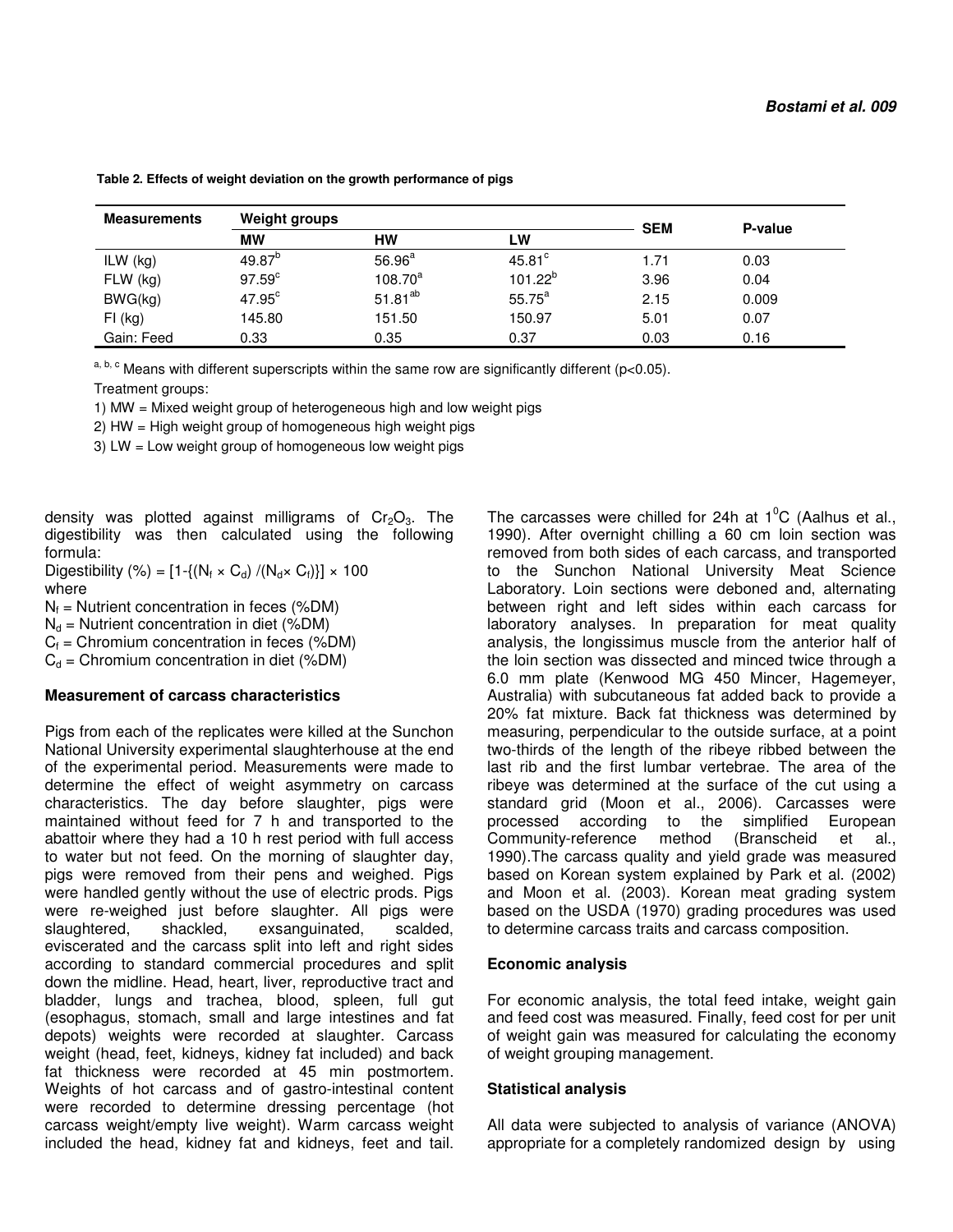the general linear model procedures (GLM) of the SAS Institute Inc. (SAS, 2003). Statistically significant effects were further analyzed, and means were compared using Duncan's multiple range tests. Probability values of p<0.05 were considered as statistically significant, whereas p<0.01 was considered a tendency.

# **RESULTS**

# **Effect of weight asymmetry on growth performance**

Grouping based on weight deviation had significant effect on body weight gain, feed intake and feed efficiency in the present study (Table 2). The mean starting weight in each weight groups of the treatments was different. It was found that, the final live weight of the homogeneous groups (HW and LW) were significantly differed (p<0.05) with the heterogeneous group (MW). Among the weight groups, the highest body weight gain (BWG) was found in homogeneous group, LW and lowest was found in heterogeneous group, MW while another homogeneous group, HW found medium but significantly differed with both LW and MW (p<0.05). The feed intake (FI) was higher in the homogeneous group (HW and LW) compared to heterogeneous (MW) group, where there was no significant difference between the homogeneous groups (HW and LW). In addition to that, the feed efficiency (FE= Gain: Feed or G: F) was increased in the LW in comparison to HW and MW and but there was no significant difference.

# **Effect of weight asymmetry on behavior**

It was observed that, there was higher dominant fighting, biting, head thrusting, lesion, bruises and skin damage in the heterogeneous group (MW) compared to the homogeneous group (HW and LW) (Table 3). More aggressive behavior was observed in heterogeneous group (MW) compared to homogeneous group (HW and LW). Competition over feed and biting was found dominant in the heterogeneous group compared to homogeneous group. Moreover, some of the pigs found weak due to dominant subordinate behavioral aggression in the heterogeneous group. Play/game was similar in both the uniform and heterogeneous group.

# **Effect of weight asymmetry on digestibility**

The nutrient digestibility of homogeneous and heterogeneous groups was presented in the Figure 1. The present study revealed that, digestibility of dry matter (DM) was significantly higher (p<0.05) both in the homogeneous groups (HW and LW) compared to the heterogeneous group (MW). However, digestibility of nitrogen (N) was higher but not significant both in the homogeneous groups

(HW and LW) compared to the heterogeneous group (MW).

## **Effect of weight asymmetry on carcass characteristics**

Mean values for slaughter and carcass characteristics for different weight groups were presented in Table 4. There was weight deviation effect on live weight at slaughter, warm carcass weights and dressing percentage. The hot carcass weight and cold carcass weight was significantly higher (p<0.05) in both the homogeneous groups (HW and LW) when compared with the heterogeneous group (MW). In addition to that, the dressing percentage was significantly higher in HW and LW compared to MW (p<0.05). Furthermore, it was observed that, the back fat thickness was significantly higher (p<0.05) in the LW group, where the HW and MW groups statistically found similar although there was little numerical difference. Moreover, the carcass quality grade and the carcass yield grade of both the uniform group (HW and LW) was found higher compared to MW, where HW group possesses the highest value but there was no significant difference.

# **Economic analysis of weight asymmetry**

It was found from the economic analysis of present study that, weight grouping affected the feed cost for the per kg body weight gain (Figure 2), which was lower in case of homogeneous group compared to the heterogeneous group. In addition to that, significant lower value was found in homogeneous group, LW followed by the HW and MW  $(p<0.05)$ .

# **DISCUSSION**

# **Growth performance**

In the present experiment, grouping was formed based on the weight of the similar aged group of pigs. According to Gondret et al. (2005); Rehfeldt et al. (2008) ranking could be applicable based on birth weight and post weaning weight of individuals. The performance data of the present experiment indicated there were differences in body weight gain, feed intake and feed efficiency between homogeneous (HW and LW) and heterogeneous (MW) groups (Table 2). Increasing trend of growth performance of the present study was also observed by Francis et al. (1996) in different trial of different weight groups but it was observed for very short duration. Where they found that, uniform group showed a trend to higher gain than heterogeneous weight pigs. But the opposite conclusion was drawn from another trial in which heterogeneously grouped pigs gained weight more rapidly than uniformly grouped pigs. In the present study, uniform groups gained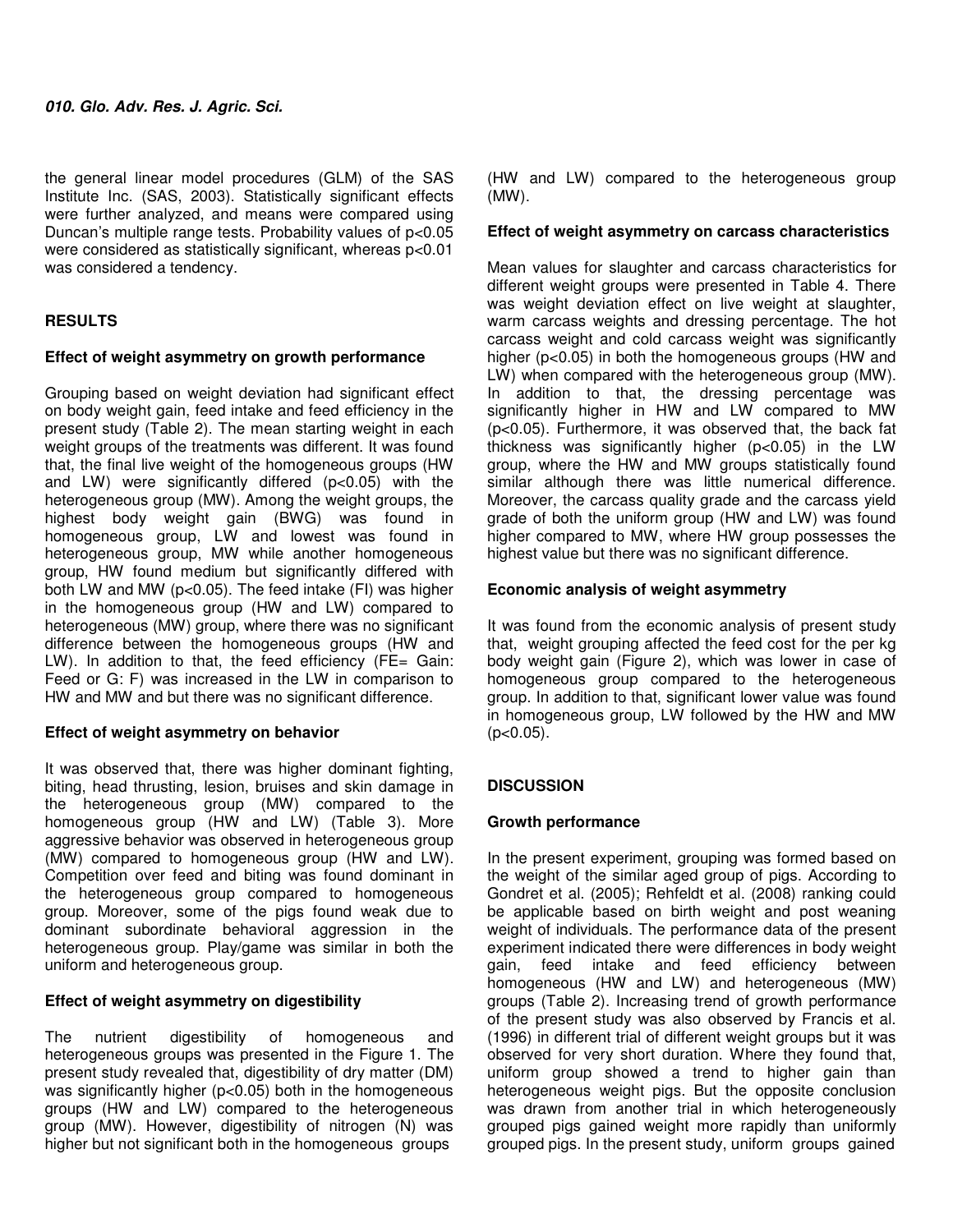| <b>Measurements</b> | <b>Weight groups</b> |              |                 | <b>SEM</b> | P-value |
|---------------------|----------------------|--------------|-----------------|------------|---------|
|                     | <b>MW</b>            | НW           | <b>LW</b>       |            |         |
| ILW $(kg)$          | $49.87^{\circ}$      | $56.96^a$    | $45.81^{\circ}$ | 1.71       | 0.03    |
| $FLW$ (kg)          | $97.59^{\circ}$      | $108.70^a$   | $101.22^{b}$    | 3.96       | 0.04    |
| BWG(kg)             | $47.95^{\circ}$      | $51.81^{ab}$ | $55.75^a$       | 2.15       | 0.009   |
| $FI$ (kg)           | 145.80               | 151.50       | 150.97          | 5.01       | 0.07    |
| Gain: Feed          | 0.33                 | 0.35         | 0.37            | 0.03       | 0.16    |

 **Table 2. Effects of weight deviation on the growth performance of pigs** 

a, b, c Means with different superscripts within the same row are significantly different (p<0.05).

Treatment groups:

1) MW = Mixed weight group of heterogeneous high and low weight pigs

2) HW = High weight group of homogeneous high weight pigs

3) LW = Low weight group of homogeneous low weight pigs

|  | <b>Table 3.</b> Effect of weight deviation on observed behaviors recorded during experimental period |
|--|------------------------------------------------------------------------------------------------------|
|--|------------------------------------------------------------------------------------------------------|

| <b>Behavior</b><br><b>Observed activities</b> |                                                                                                                                                                                 | <b>Weight groups</b> |           |         |
|-----------------------------------------------|---------------------------------------------------------------------------------------------------------------------------------------------------------------------------------|----------------------|-----------|---------|
|                                               |                                                                                                                                                                                 | МW                   | <b>HW</b> | LW      |
| Fighting                                      | Mutual pushing and ramming or pushing of the opponent with<br>the head in rapid succession, with or without biting. Lifting an<br>opponent by pushing the snout under its body. | $***$                |           | $\star$ |
| <b>Biting</b>                                 | Biting any part of another pig in an event that is not recorded as  <br>part of a fight or a head thrust.                                                                       | $++$                 |           | *       |
| Head thrusting                                | Pushing another pig with the head, with or without biting, in an<br>event that is not recorded as part of a fight.                                                              | $***$                | $\star$   | $\star$ |

\*\* Indicate higher

\* Indicate lower

Treatment groups:

1) MW = Mixed weight group of heterogeneous high and low weight pigs

2) HW = High weight group of homogeneous high weight pigs

3) LW = Low weight group of homogeneous low weight pigs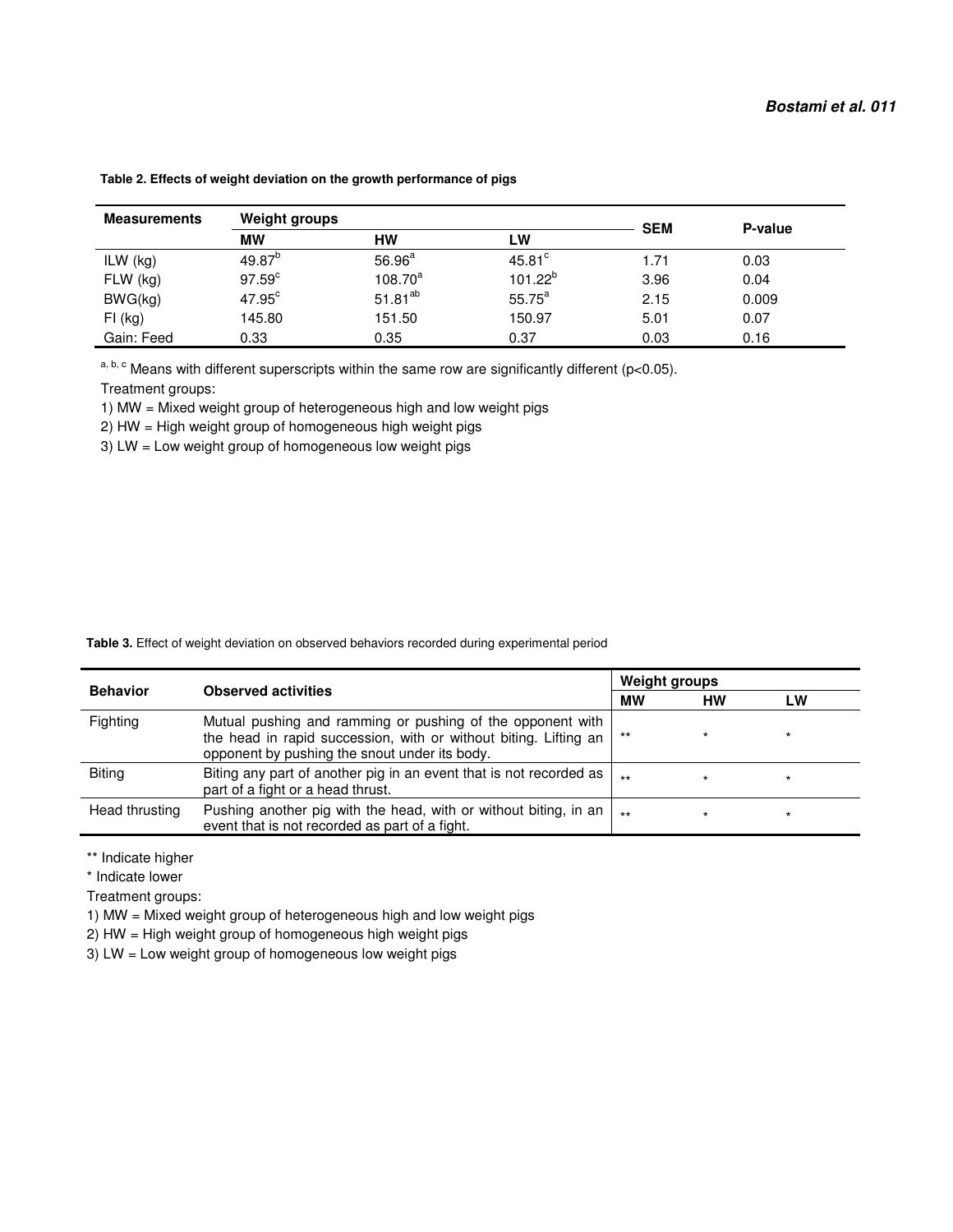|                                    | <b>Weight groups</b> |                    |                    |            |         |  |
|------------------------------------|----------------------|--------------------|--------------------|------------|---------|--|
| Parameters                         | МW                   | нw                 | LW                 | <b>SEM</b> | P-value |  |
| Slaughter weight (kg)              | $97.59^{\circ}$      | $108.70^a$         | $101.22^{b}$       | 3.96       | 0.04    |  |
| Warm carcass weight (kg)           | $77.51$ <sup>c</sup> | $87.35^{a}$        | $81.90^{b}$        | 1.53       | 0.01    |  |
| Dressing percentage (%)            | $79.43^{b}$          | $80.36^{a}$        | 80.91 <sup>a</sup> | 1.03       | 0.006   |  |
| Backfat thickness (mm)             | $17.34^{b}$          | 18.08 <sup>a</sup> | $18.25^{\text{a}}$ | 0.14       | 0.01    |  |
| Carcass quality grade <sup>p</sup> | 1.24                 | 1.44               | 1.41               | 0.06       | 0.09    |  |
| Carcass yield grade <sup>q</sup>   | 3.99                 | 4.46               | 4.36               | 0.17       | 0.21    |  |

 **Table 4.** Effect of weight deviation on the carcass characteristics of pigs

 $a, b$  Means with different superscripts within the same row are significantly different (p<0.05).

DP,  $% =$  Dressing percentage

Carcass quality grade  $P$ , QG1+=0, QG1 =1, QG2=2, QG3=3;

Carcass yield grade <sup>q:</sup> A-5, B-4, C-3, D-2

Treatment groups:

1) MW = Mixed weight group of heterogeneous high and low weight pigs

2) HW = High weight group of homogeneous high weight pigs

3) LW = Low weight group of homogeneous low weight pigs

significantly better than the heterogeneous groups (p<0.05) while heterogeneous group showed lower value. Body weight loss of 10-15% was observed in the subordinate animals when stressed by the dominants in case of weight variation groupings. Consistent to the present experiment, feed intake was found higher in homogeneous groups in a trial but found lower in another trial (Francis et al., 1996). Francis et al. (1996) observed higher feed efficiency in uniform group compared to the heterogeneous group in different trial with different weight groups. All pigs gain during the overall experimental period but social as well as behavioral stress suppressed the intake, weight gain and feed efficiency in heterogeneous group in the present study. Which support the previous findings of McGlone et al., (1987). But Friend et al. (1983) observed no difference in the growth performance between pigs of mixed and unmixed of different weight groups. The beneficial effect of maintaining pigs in the same rearing unit has been suggested by Karlsson and Lundstrom (1992). The reason for the differences between experiments appear to be that not all mixed groups do less well but because of subordinate individuals the value comes to lower, indicating that there is a benefit to uniform weight groups. However, pigs are mixed at several stages of the production cycle in order to obtain groups of uniform weight.

#### **Behavioral pattern**

The behavioral pattern found in homogeneous weight group and heterogeneous weight group in the present study (Table 3) was in agreement with the previous study

(Friend et al., 1983; Francis et al., 1996). The incidence of biting, lying and lesion was higher in heterogeneous weight group than uniform weight group and play/flight behavior was common for the uniform weight group than heterogeneous weight group (Francis et al., 1996). Similar types of results also reported by and Rushen (1987), suggested that a reduction in play/fight behavior in groups of a wide weight range occurs because dissimilar individuals may more quickly perceive the fighting ability. The fighting behavior is generally mouth-to-neck attacks with strong thrusts sideways and upwards (McBride et al., 1964). Dominance hierarchy is the social organization established in groups of weaned pigs. When a number of pigs are mixed together they fight to establish a dominance hierarchy, usually of a simple linear type. The larger pigs show dominance over the smaller and subordinate pigs. The establishment of the dominance hierarchy occurs within 24hours of mixing (Symoens and Van DenBrande, 1969) but it is important as the social rank appears to influence productivity in the long run.

It has been shown by some workers that behavioral stress influences growth, feed intake and feed efficiency (Bielharz and Cox,1967), while others foundno correlation with dominance hierarchy (Meese and Ewbank, 1973).Mixing of pigs in different weight groups after weaning is common practice in pig production which results vigorous fighting and severe injury (McGlone and Curtis, 1987 and Moore et al., 1994), and causes health problems and growth retardation (Tan and Shackleton, 1990 ). Dramatic reduction in productivity occurred if different pigs are mixed randomly compared to individually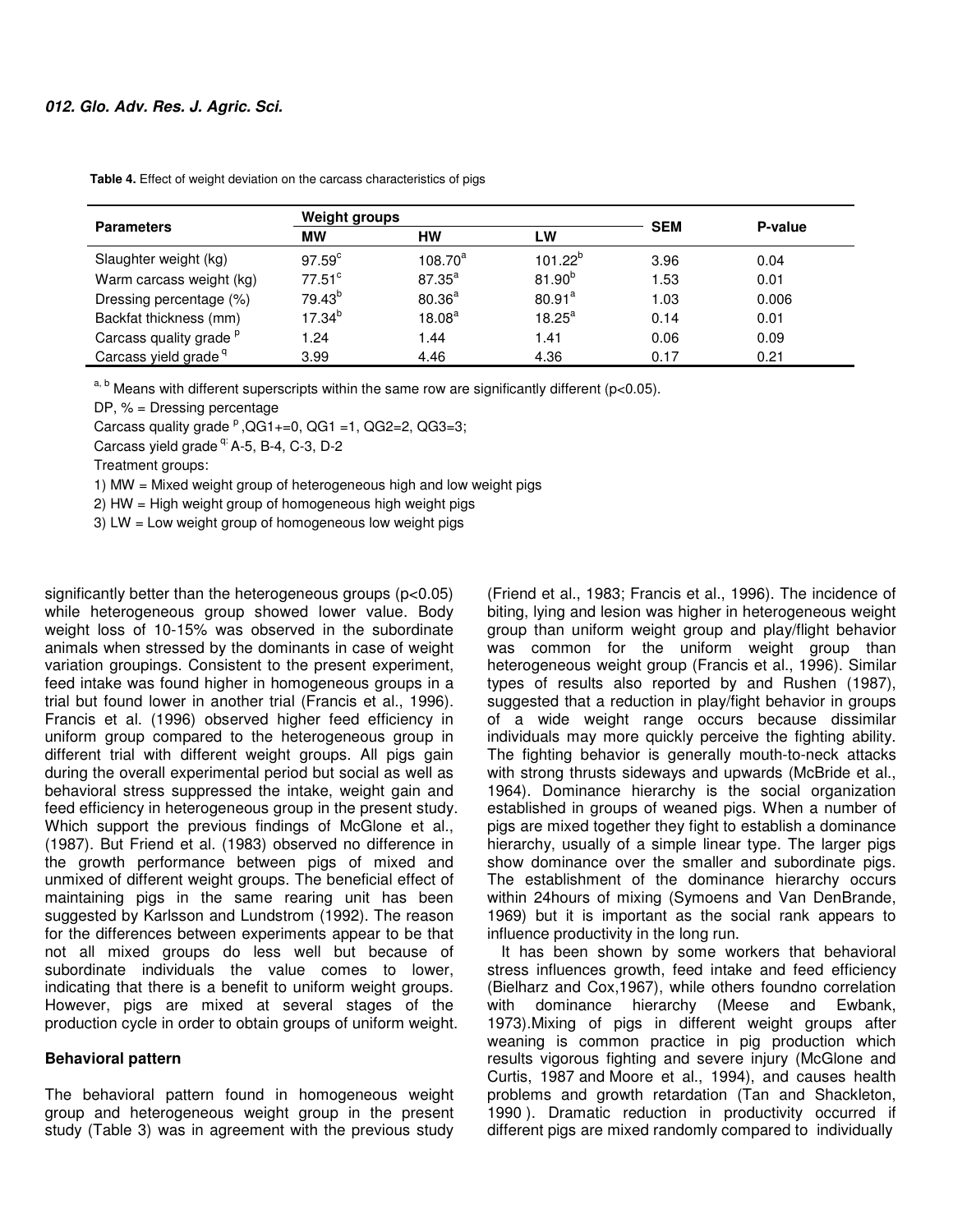penned pigs. It was also reported that, mixing of individuals at the beginning of the finishing period induced stress due to decreased cohesion within groups (Mounier et al., 2005). Animals respond to a stressor with a series of endocrine responses that increases the immediate availability of energy, in part by inhibiting physiological processes that are not required for immediate survival (Sapolsky, 1992). One of the primary responses to stress is an increase in the activity of the hypothalamic–pituitary– adrenocortical axis, causing an increase in the concentration of circulating adrenal glucocorticoids which consequently causes reduction of feed intake, weight gain and feed efficiency, and alter the other mechanism of body physiology (Sapolsky, 1992). These might be the clue of lower growth performance found in the heterogeneous weight groups of the present study compared to the homogeneous group. Inhibition of food intake and weight loss in rats exposed to stress is well established, although the specific feeding effect may be modulated by the severity of stress, the duration and the frequency of exposure. Exposing to stress is well documented for changes in food intake and body weight gain in case of rats (Marti et al, 1994). Usually, fighting prolonged with unevenly matched opponents. It was postulated that, due to mixing of high and low weight pigs in the heterogeneous group (MW) in the present study results fighting and stress, which affects the weight gain, feed intake and feed efficiency and showed lower value compared to other uniform weight groups (HW and LW).

# **Digestibility**

Systematic management and breeding has certainly altered not only the growth potential but also significantly changed the structure and morphology of their digestive tract (Uni et al. 1995). In the present study it was found lower value of both the DM and N digestibility in the heterogeneous group (MW) compared to the homogeneous group (HW and LW) (Figure 1).Zuprizal et al (1993) found that true digestibility of protein and amino acids decreased due to stress. Hai et al (2000) reported that the activities of several enzymes (trypsin, chymotrypsin and amylase) decreased significantly due to different types of stress. Liver and pancreas are the important part in the digestive system and function. Mixing of pigs results in agonistic behaviour eliciting social stress that may produce gastro-intestinal disturbances and adversely affect the pig performance (D'Souza et al., 1995). Effect on liver and pancreas is detrimental specially when liver glycogen is depleted to provide energy in the form of glucose due to stressed condition (Tarrant, 1989). In addition, different types of stress impair absorption of different vitamins and causes reduction in plasma and tissue concentrations of minerals which are related to the

digestive and immune system (MacPherson, A., 1994). Furthermore, loss of mineral impairs the protection of liver and pancreatic tissue which alters the proper secretion of bile salts and pancreatic juices (MacPherson, A., 1994), reduce digestibility of nutrients along with a reduced intake, eventually decreased performance of livestock. The concept can explain how different stress can impact on the physiological and biochemical process in general in the present study. The higher value of digestibility in the homogeneous group (HW and LW) compared to the heterogeneous group (MW) might be the impact of social as well as behavioral stress. Because of the dominant aggressive interaction in the heterogeneous group, the mean value might be reduced compared to homogeneous group, which also reflected on the productivity of pigs.

## **Carcass characteristics**

Among the weight groups the uniform weight group (HW and LW) showed better slaughter weight and warm carcass weight than heterogeneous weight group (MW) (Table 4). It was observed more fighting among the individuals of mixed weight group compared to homogeneous group which might affect the carcass weight of the heterogeneous group. The loss of live weight and warm carcass weight due to fighting in mixed group was reported by previous research (Warris, 1986; Murray and Jones, 1994) which was consistent to the present study. At the fixed age at marketing the higher carcass weight was reported in heavy weight pigs than light weight pigs (Rehfeldt et al., 2008). In the present experiment when compared within homogeneous groups (HW and LW), it was observed that, carcass weight was higher in HW than LW groups. Consistent observation of the previous researches (Albar et al., 1990; Latorre et al., 2003), there were significant increase in carcass weight and dressing percentage as live weight at slaughter was increased in the present study (Table 4).

Similar to the present study, back fat thickness was reported higher in past studies (D'Souza et al., 2004). In the current research, it was found that uniform weight group (HW and LW) grow faster than the heterogeneous weight group (MW) and the back fat thickness of HW and LW was higher compared to MW. Correa et al. (2008) found the faster growth pigs had higher back fat thickness than the slower growth pigs. In the present study it was also found that the faster growth group LW had the higher back fat thickness. Furthermore, Rehfeldt et al. (2008) observed low weight pigs showed higher back fat thickness than medium weight and heavy weight pigs, which was the indication of the present findings, where LW showed higher value of back fat thickness. As birth weight have direct effect on the post-natal growth performance and carcass quality (Rehfeldt et al. 2008), so it could be assumed from the present study that, the carcass traits (carcass weight,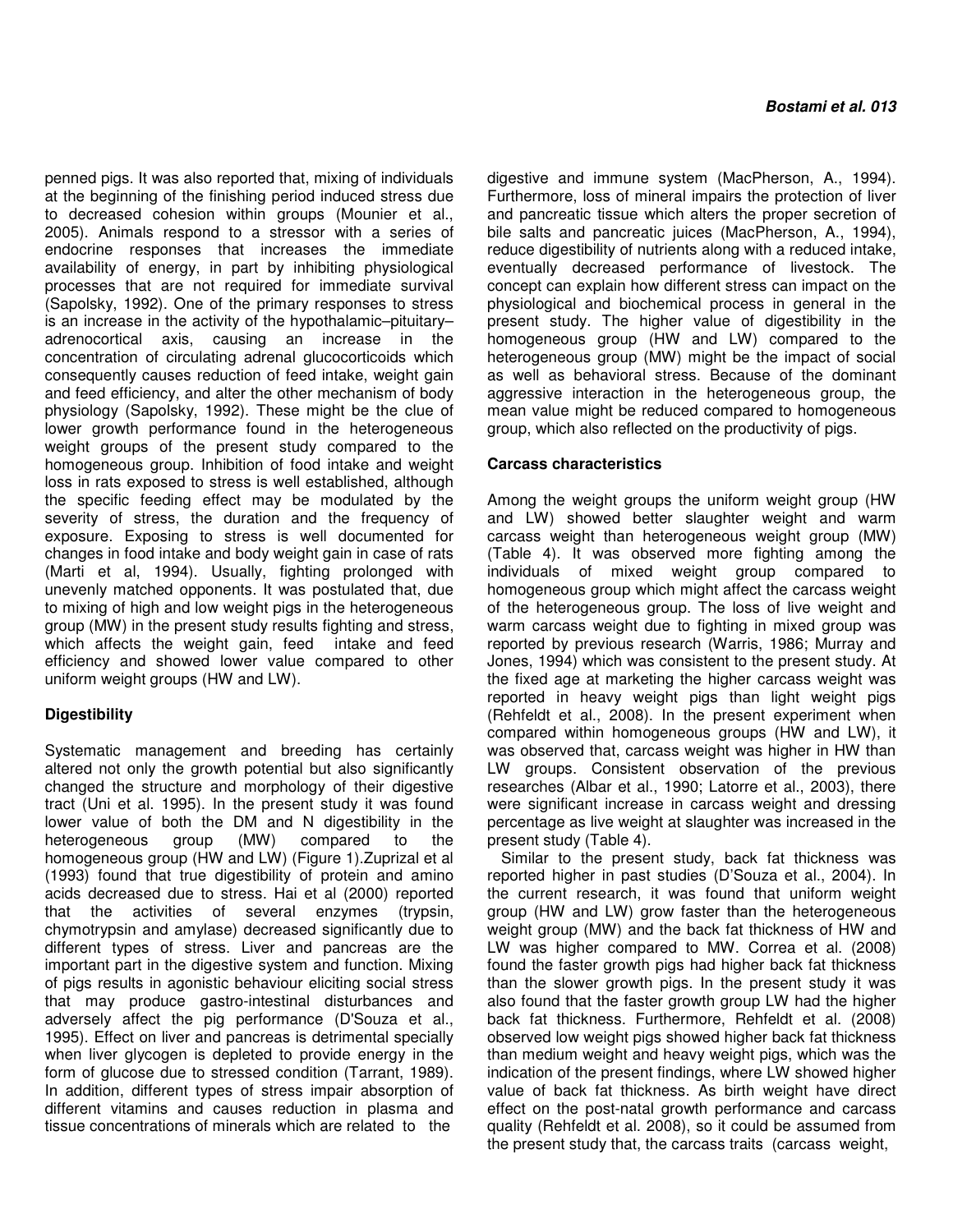

**Figure 1.**Effect of weight deviation on digestibility of pigs

 $a, b$  Means within the same bar are significantly different (p<0.05).

Treatment groups:

1) MW = Mixed weight group of heterogeneous high and low weight pigs

 $2)$  HW = High weight group of homogeneous high weight pigs

3) LW = Low weight group of homogeneous low weight pigs



Figure 2. Effect of weight deviation on feed cost per unit of body weight gain of pigs

 $a, b$  Means within the same line are significantly different (p<0.05).

Treatment groups:

1) MW = Mixed weight group of heterogeneous high and low weight pigs

2) HW = High weight group of homogeneous high weight pigs

3) LW = Low weight group of homogeneous low weight pigs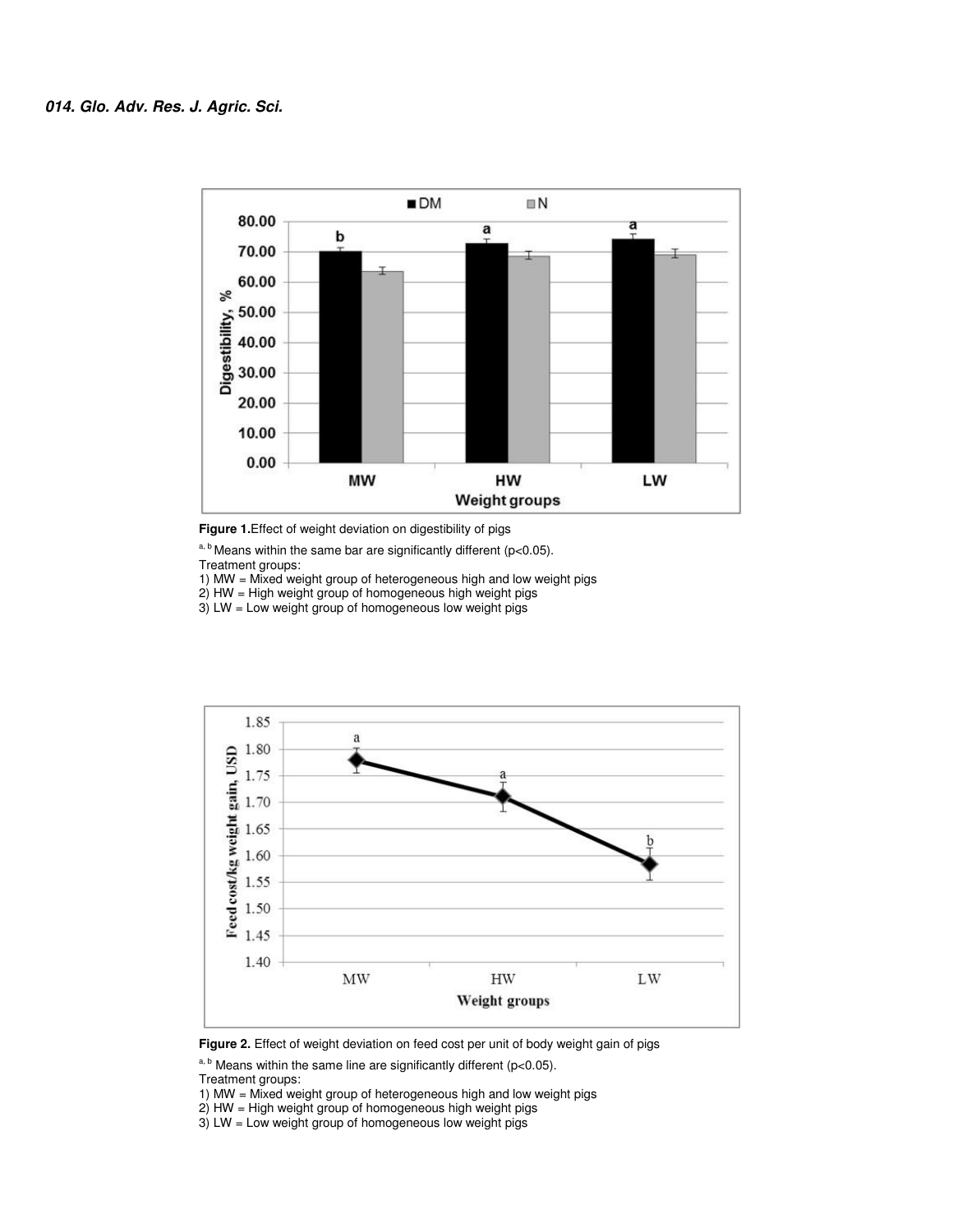dressing percentage and the backf at thickness) was affected by the different weight groups (MW, HW and LW) having different growth rates. Effects of birth weight on carcass traits during growing is usually happened on high birth weight pigs, but during finishing and marketing, the most effect is found in low birth weight pigs (Rehfeldt et al., 2008). In the present study, it was also found the differences in back fat thickness in case of homogeneous (LW) group during finishing and marketing.

The carcass quality and yield grade was higher in homogeneous group compared to heterogeneous group in the present study (Table 4).Heavier carcass weight with thicker back fat thickness indicates the better quality grade (Moon et al., 2003). It was reported that there is a positive relationship between carcass weight and quality grade according to Korean grading system (Park et al., 2002) and US grading system (Lorenzen et al., 1993). Higher carcass weight or fatter carcass indicates the higher quality grade (Lorenzen et al., 1993). Carcass with higher back fat thickness related to higher marbling which indicates higher quality grade and higher yield grade according to Korean Grading System (Moon et al., 2006). In the present experiment, it was found the higher carcass weight and back fat thickness in case of homogeneous group, indicated higher carcass quality and yield grade. Although to some extent the quality grade and yield grade is negatively associated (Moon et al., 2003)but regression analysis indicated that back fat thickness is the prime determinant of yield grade (Moon et al., 2003).

It was found better carcass quality and yield grade in homogeneous groups compared to heterogeneous group in the present study. There was numerical differences of quality and yield grade between homogeneous HW and LW group, which indicated that the HW group possess the better value compared to LW in the present study. Birth weight and rate of gain greatly influence subsequent gain at slaughter and back fat is strongly influenced by fighting behavior among the individuals (Hartsock et al., 1977; Rehfeldt and Kuhn, 2006) which might be the reason of variation of carcass quality and yield grade between two homogeneous groups and as well as between homogeneous and heterogeneous groups. Slight to extensive skin and carcass blemishes is occurred in almost 80% cases of mixed pigs (Murray and Jones, 1994) and stress is responsible for the development of aberrant pork quality which affects the quality and yield grade (Grandin, 1980). Similarly carcass quality and yield grade was affected in the present study especially in the heterogeneous group due to more behavioral stress during the experimental period.

## **Economic analysis**

Economic analysis showed significant differences in case

of per unit weight gain in homogeneous group, LW compared to heterogeneous group, MW (Figure 2). Based on the feeding and management, the unit cost was measured in the present study. The costs of agonistic interactions may come in many forms, including physical injury, time and energy investment, and physiological costs. Carcass damage caused by fighting can result in an economic loss of pig production (Correa et al., 2006). The lower value of the heterogeneous group in the present study might be the impact of behavioral interaction among the individuals.

The fighting which occurs during heterogeneous mixing results in physiological stress responses which can have detrimental effects on productive, reproductive parameters (Nakanishi et al., 1993; Arey and Edward, 1998). It was also observed in the current observation that, the better performance obtained in the homogeneous grouping when compared with heterogeneous grouping. Large group sizes may result in increased difficulty in animal management, increased aggression, causes potential loss of animal productivity and impaired animal welfare (English et al., 1988).

## **CONCLUSION**

Considering the well-being pigs of pigs of different weight was grouped in the present study, where it was found that homogeneous grouped (HW and LW) performed better compared to heterogeneous group (HW).The results indicated that there were benefits of forming uniform weight groups at the finishing period in terms of reducing withingroup variation in slaughter weight. In addition, weight grouping at this stage had no adverse effects on growth performance, digestibility and carcass characteristics. To sum up, weight grouping might be applicable for better management, obtaining uniform slaughter weight group, better carcass characteristics and ensure pig welfare.

#### **ACKNOWLEDGEMENT**

The authors greatly acknowledge the financial support provided by the Cooperative Research Program for Agriculture Science & Technology Development, Rural Development Administration, Republic of Korea.

#### **REFERENCES**

- Arey DS, Edwards SA (1998). Factors influencing aggression between sows after mixing and the consequences for welfare and production. Livestock Production Science, 56(1): 61-70.
- Correa JA, Faucitano L, Laforest JP, Rivest J, Marcoux M, Gariépy C (2006). Effects of slaughter weight on carcass composition and meat quality in pigs of two different growth rates. Meat Science, 72(1): 91-99.